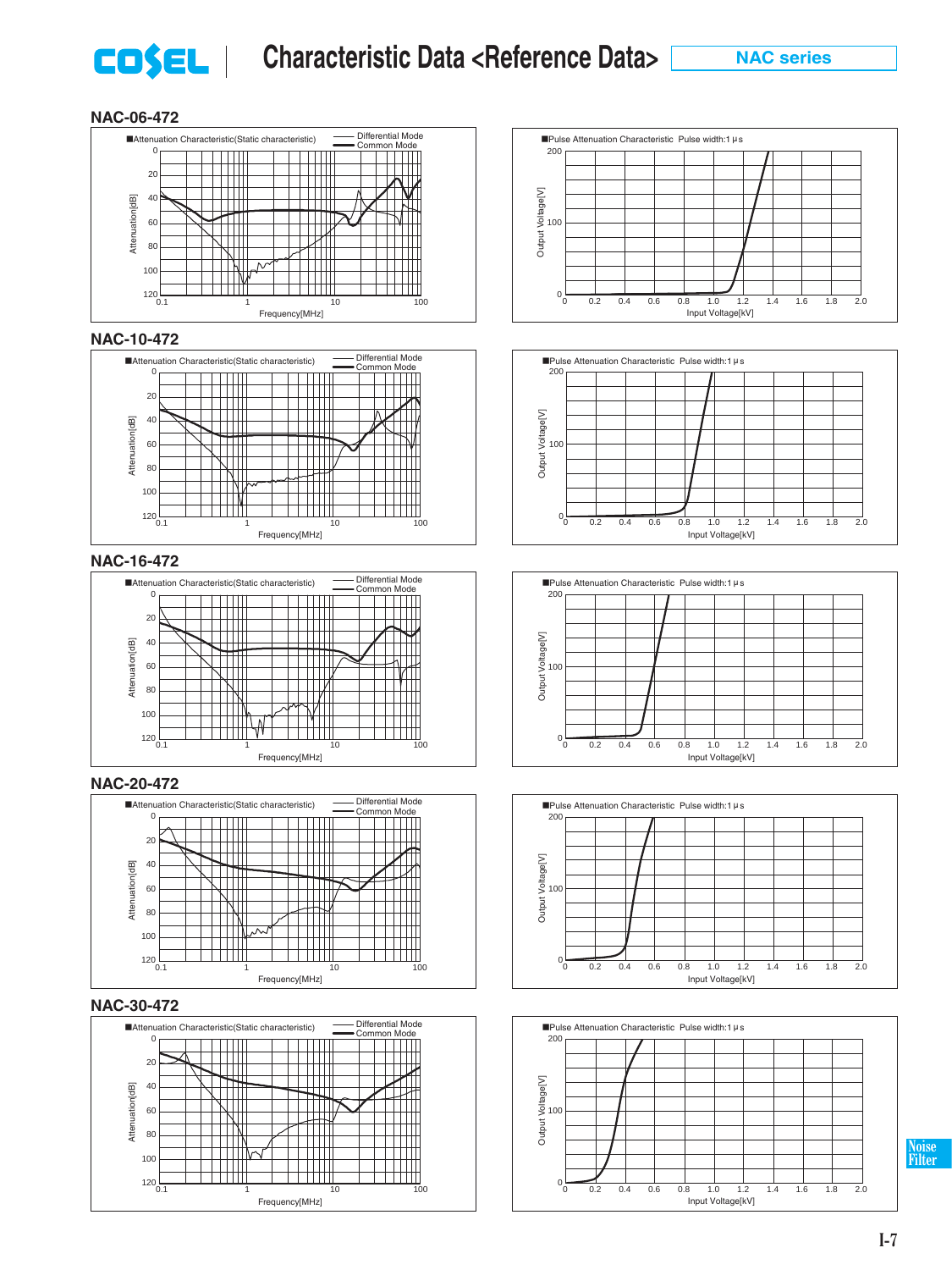■Characteristic example of conductive noise reduction.

### **Reference data (PBA150F-5-G : Low leakage current type)**





#### **NAC-06-472+PBA150F-5-G NAC-10-472+PBA150F-5-G**





### **NAC-30-472+PBA150F-5-G**









Condition : 230 VAC, Io=100%

**Noise Filter**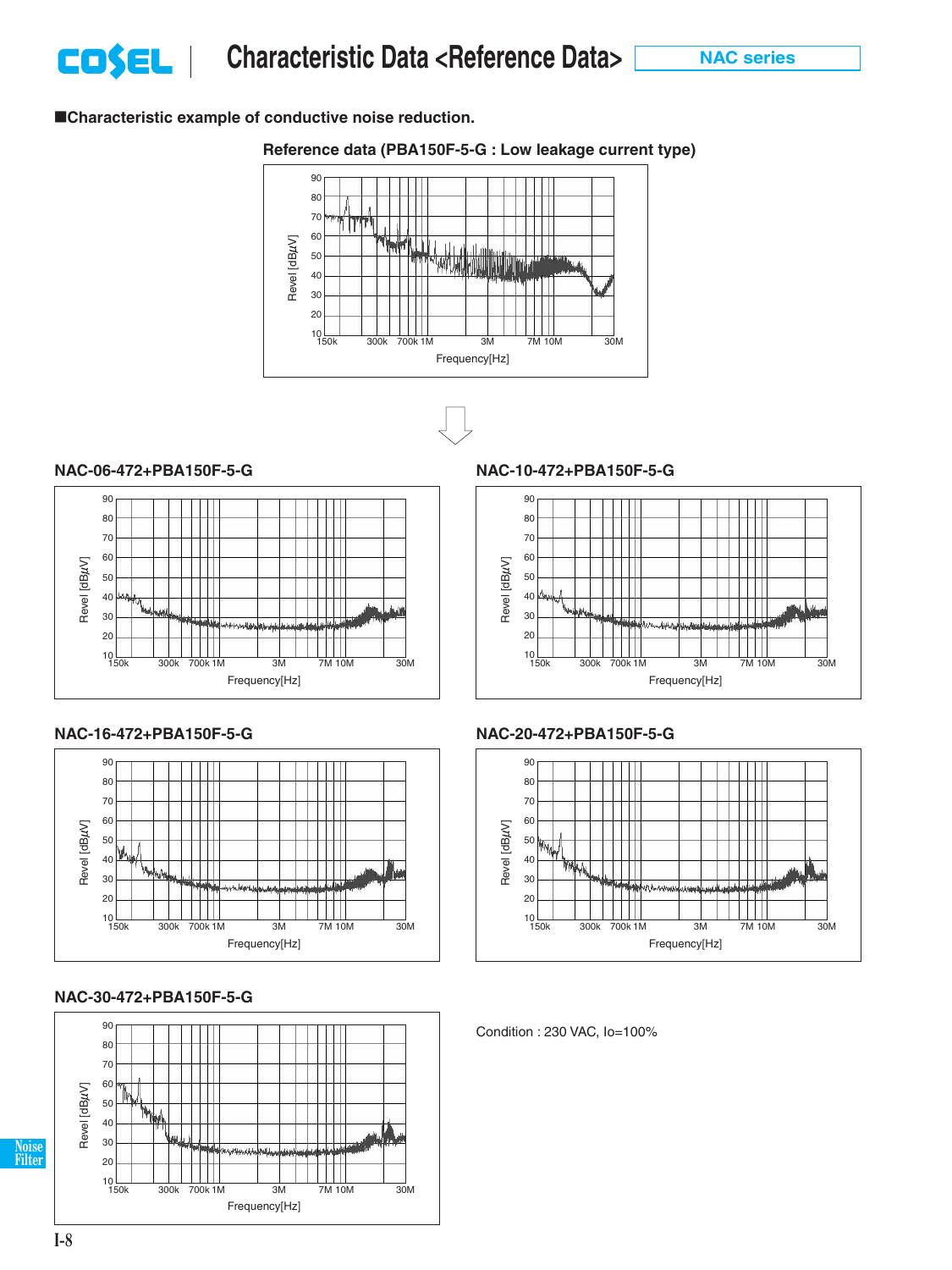Single Phase and Three Phase Input Type **Instruction Manual** 

### 1 Calculating the input current of three-phase electric equipment

The input current of three-phase electric equipment is calculated by the next formula.

Input current(A) =  $\frac{Input capacity of the equipment(VA)}{Output}$ Input voltage(V)  $x\sqrt{3}$ 

Calculation examples are shown below. (1) Input Voltage : 200 VAC

COSEL



Input current = 
$$
\frac{4000(\text{VA})}{200(\text{V}) \times \sqrt{3}} = 11.6(\text{A})
$$

(2) Input Voltage : 400 VAC



## 2 Connection with a general-purpose inverter (servo driver)

The noise filter cannot be used between the inverter (servo driver) and the motor, because the noise filter might cause abnormal heat. Please connect the noise filter to input side of inverter driver (servo driver).



### 3 Safety Considerations

- To apply for safety standard approval using this Noise Filter, the following conditions must be met.
- ¿ The unit must be used as a component of an end-use equipment.
- ¿ Protection earth terminal (PE) must be connected to safety ground of end-use equipment.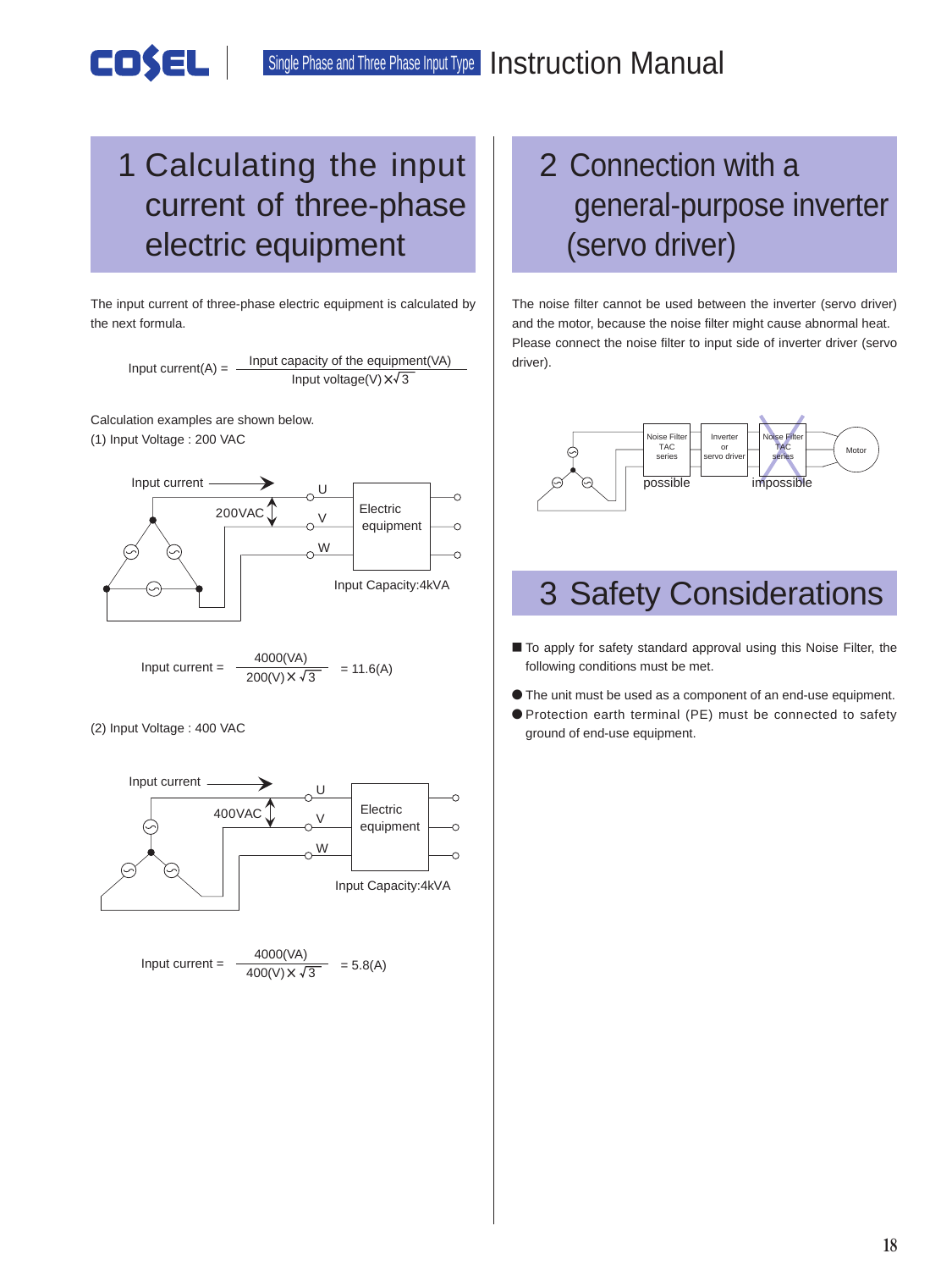



Noise transmission between electric power and electronic device

- 1 Conducted noise from electric power lines.
- 2 Radiated noise which is picked up and generated by the power line as antenna.
- 3 Conducted and radiated noise which is generated in the electronic device.
- 4 Conducted noise which is generated by the signal lines betweeen electronic devices.
- 5 Radiated noise emitted an electronic device that interferes with other device.
- 6 Radiated noise which is picked up and generated by the signal line as antenna.

## 1 Noise Transmission | 2 Application Precautions

The following points should be kept in mind to use the noise filter more effectively.

 $\blacksquare$  Input wire and output wire of the noise filter should be separated. When the input/output wire are bundled together or wired parallel with each other, high frequency noise is induced so, and the expected effect of noise attenuation cannot be achieved.



Good wiring example Bad wiring example

**Ground lines should be as short as possible. If it is not, an** equivalent inductance appears, and the high frequency attenuation characteristics degrade. When grounding the mounting plate of the noise filter, you should remove the paint to reduce the contact resistance from the equipment case, and then install the noise filter.